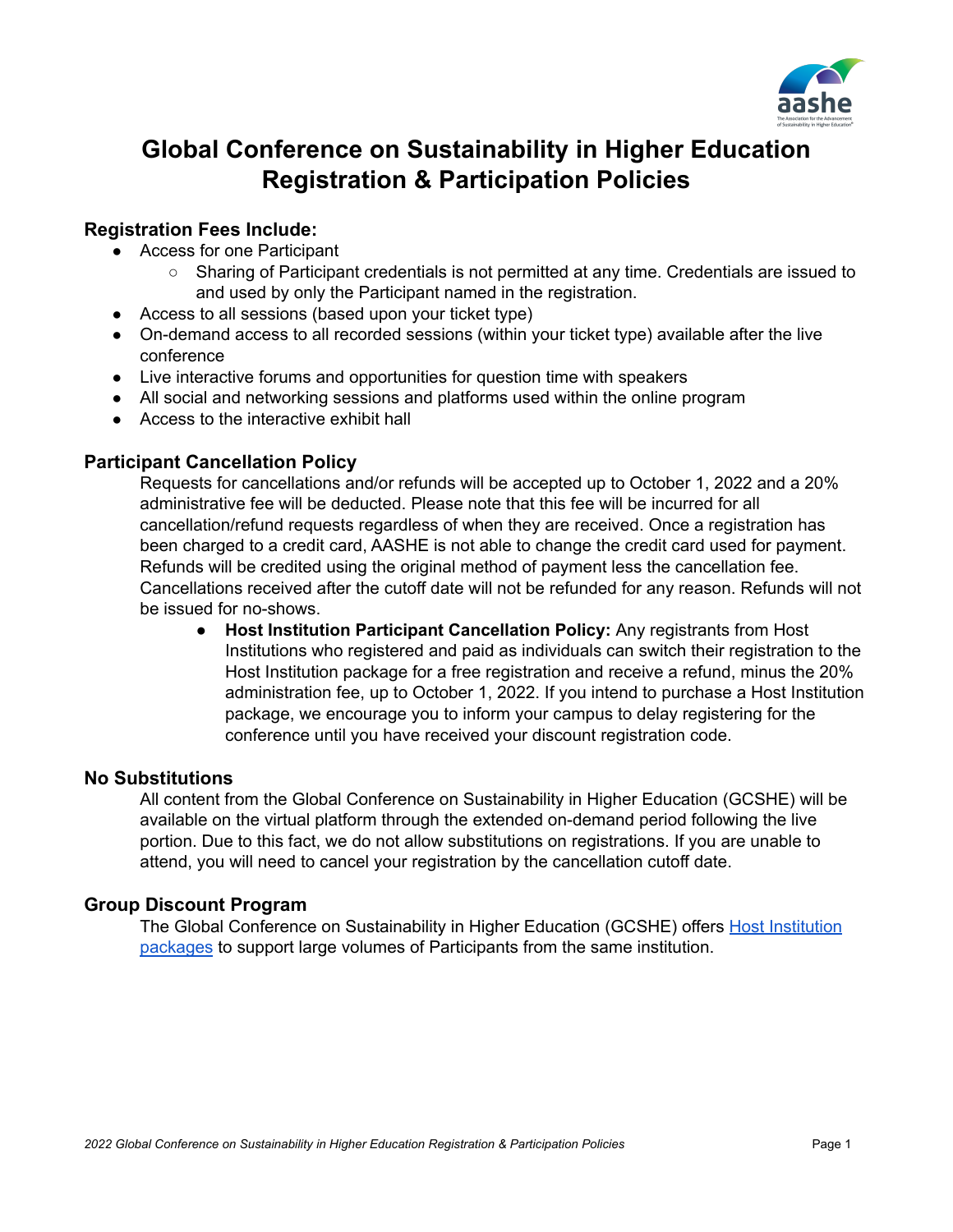

## **Payment Policy**

Payment must be received within **45 days of invoice receipt** and must be paid in full before registrants will be granted access to the virtual conference platform. If paying by check, please be sure to allow 2 weeks for delivery and receipt. **Check payments must be received by AASHE no later than October 1, 2022** to guarantee access. Please include a copy of the invoice or confirmation email with your check. Payment information is provided on your invoice. For questions, contact [finance@aashe.org.](mailto:finance@aashe.org)

Fees for AASHE-sponsored activities are not tax-deductible as charitable contributions but may be deductible as ordinary business expenses. AASHE reserves the right to charge your credit card if the amount paid was incorrect.

Currency Exchange Rate Disclaimer: AASHE only accepts payments in US dollars. The participant confirms acknowledgment and acceptance of a potential gain/loss incurred by any adjustments made by their bank due to the currency exchange rate. AASHE will not be liable or responsible for any loss incurred by the Client/Cardholder from an adjustment made due to the currency exchange rate.

## **Special Offers/Discount Codes**

Use of a discount code is only valid at the time of the initial purchase/registration. Refunds will not be authorized for existing registrations where the special offer was received after the initial purchase. Discount codes cannot be applied to already reduced/discounted registrations including Presenter or other discounts. Limit one (1) special offer/discount code per registration.

## **Registration Confirmations**

Confirmations are auto-generated and sent to the email address provided during the registration process. If you did not receive your confirmation, please contact:

Email: conference@aashe.org Phone: 888-347-9997 ext. 300 (9:00 a.m. – 5:00 p.m. ET, Monday – Friday)

## **Consent Clause**

Registration, attendance at, or participation in any AASHE-sponsored activity constitutes an agreement by the registrant to the use and distribution (both now and in the future) of the registrant or Participant's image or voice in photographs, videotapes, electronic reproductions, and audiotapes of such activities by AASHE and other third parties, including but not limited to the online platform or streaming software utilized. Your registration may include technology that monitors your activities, such as session attendance, public chats, Q&A during sessions, and booths visited.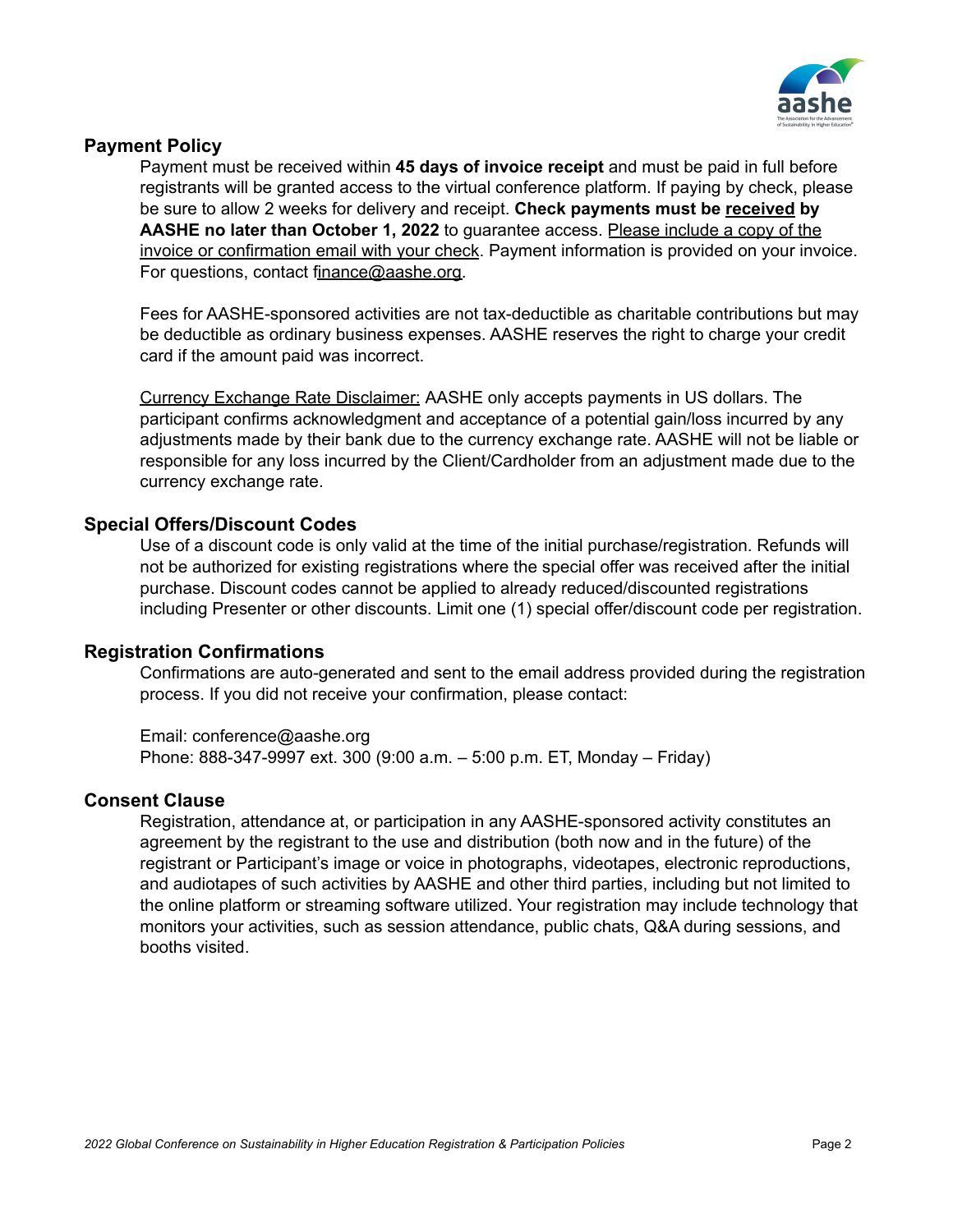

## **Code of Conduct**

AASHE is committed to providing a safe and welcoming environment for all participants regardless of race, ethnicity, gender, sexual orientation, age, disability, physical appearance, body size, experience, or religion (or lack thereof). We expect everyone (including Participants, AASHE staff and vendors) to:

- Act responsibly, behave courteously and respect the rights and dignity of others at all times while in attendance.
- Notify AASHE Staff of any concerning or unsafe situations as soon as possible.
- Provide clear, helpful and honest feedback

The following actions are prohibited:

- Harassment or intimidation by words, gestures, or body language
- Verbally abusive behavior, including angry or vulgar language, swearing, name-calling, or shouting
- Sexually explicit conversation or behavior
- Solicitation or spam of uninterested Participants

We want everyone to enjoy AASHE's programming. In keeping with this goal, we reserve the right to refuse a new registration or cancel without refund an existing registration at our sole discretion. We also reserve the right to eject any registrant without any prior notice or refund if their behavior is deemed disruptive, offensive, dangerous, illegal or if they are found to be distributing unauthorized material.

If you are being harassed, notice that someone else is being harassed or have any other concerns, please contact a member of AASHE staff immediately.

## **Personal Liability**

AASHE is not responsible for loss, damages or injury to persons or property as a result of attending this activity. This also applies to any other related activities if and to the extent you may be eligible to attend as part of your registration.

## **Confidentiality, Privacy & Participant List Disclosure**

By registering, you agree to accept communications from AASHE. These notifications may include emails, text messages and push notifications.

AASHE does not sell or share Participant registration information to third-parties. The use of member and guest contact information to establish independent data files or compendiums of statistical information is prohibited. If follow‐up correspondence or surveys are distributed post‐event they must be sent by an AASHE representative.

During a virtual conference, Participants may request to be contacted by an Exhibitor. By making this request, they are agreeing to share their personal contact information with the Exhibitor and allowing the Exhibitor to contact them.

Other Participants can view the profile information you supply in the virtual platform, but will not have access to your personal email address, or any other contact information about you, unless